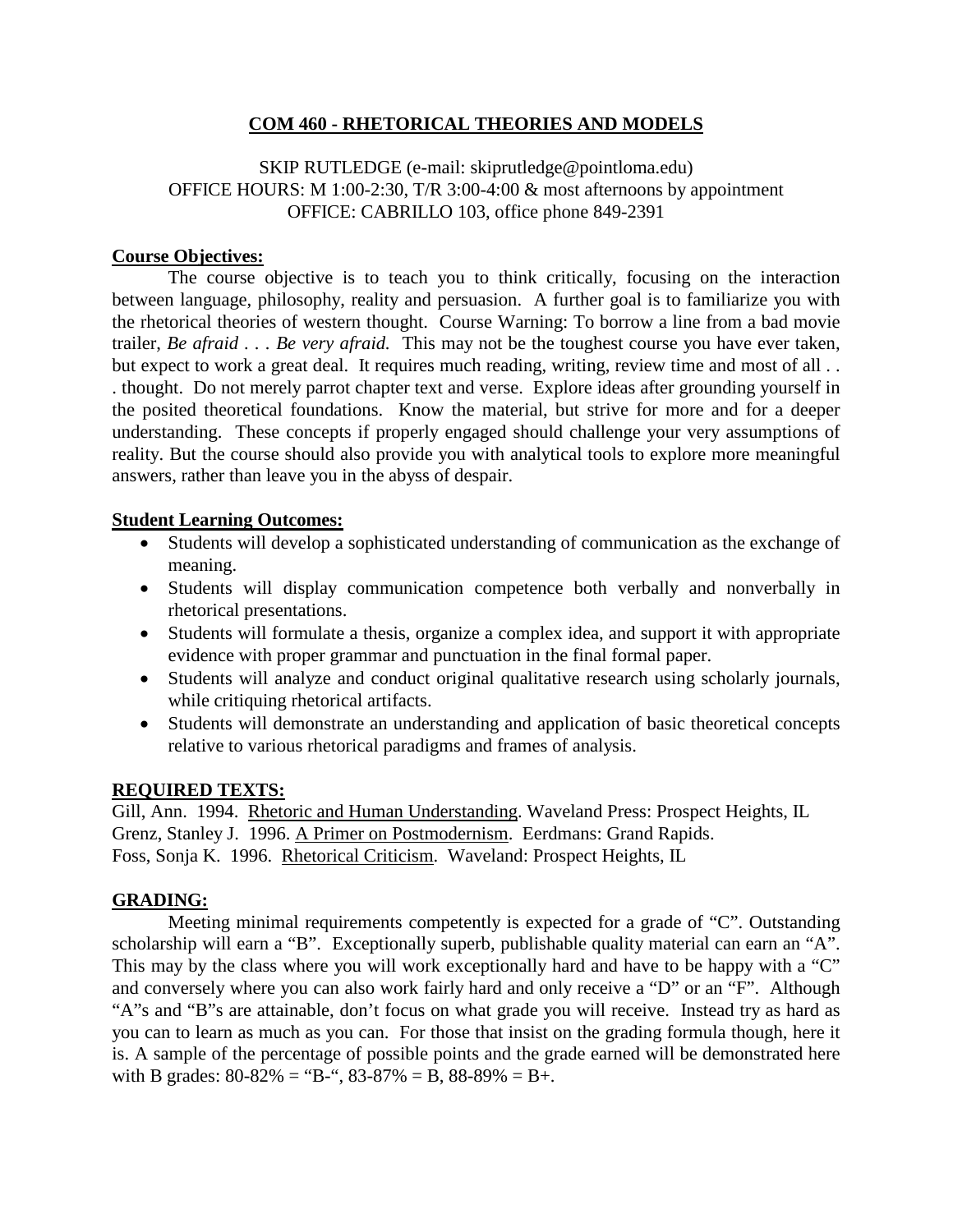#### **ASSIGNMENTS:**

The required assignments are listed below. Written assignments must be carefully typed and proof read based on the APA Manual of Style,  $5<sup>th</sup>$  edition. Purchase this manual and keep it next to your Bible, it will be almost that important.

| <b>CRITICISM PAPER &amp; PRESENTATION</b>                          | $-100$ pts |
|--------------------------------------------------------------------|------------|
| CRITICAL MODEL EXPLORATION AND EXPLANATION (team)                  | $-100$ pts |
| READING RESPONSIVENESS (outlines, discussion, quizzes, attendance) | $-100$ pts |
| MIDTERM (Gill Chapters 1-6)                                        | $-100$ pts |
| FINAL (Cumulative covering all the readings and class notes)       | $-100$ pts |

#### **PLAGIARISM:**

Plagiarism, or any other form of cheating, will not be tolerated. Representing another's work as your own is grounds for automatic failure and recommendation to the Provost for more stringent action on behalf of the college, such as expulsion. Please keep all your draft copies in case such a question arises. Please also submit an electronic copy of your work for the major class presentations, in addition to the paper copy, not in lieu of the paper copy. Strive to be best you that is possible, rather than cutting character corners and settling for less.

#### **ATTENDANCE:**

Attendance will likely have a direct correlation on your grade. Not only will excessive tardies and absences negatively impact your reading responsiveness grade and examination grades, but I reserve the right to further reduce grades of students missing more than one week's class (2 absences) per PLNU policy guidelines. Automatic de-enrollment is an option after the second absence, and a likelihood after the third or fourth. Much of the course is lecture and discussion driven, explaining the importance of attendance in this course. If you drop the course you must actually de-enroll yourself through the records office. Do not assume that the course professor or the academic provost or vice provost will de-enroll you automatically. Should you simply stop attending without formal de-enrollment, your grade will be an F, rather than a W, which hurts your overall GPA and academic standing, not to mention chances at graduate school.

#### **READING RESPONSIVENESS:**

This class absolutely depends on the students having thoroughly read and outlined the assigned work before class. The material is difficult. Read it through at least twice and outline the material thoroughly to be prepared to discuss it in class. Familiarity with the readings and quality of class discussion, along with the required outlines, will constitute a significant portion of your grade. Please take it seriously. Give me a **photocopy** of your outlines. Keep the original for your own note taking and study purposes. You may not get the copies back from me. Outlines should be typed, double-spaced and contain adequate information to serve as study aids. They should not only give headings, but also provide the substantive data under the headings. They are typically 3-4 pages typed for each chapter. They are due on the day for which the reading is first assigned.

#### **LATE ASSIGNMENTS:**

Written outlines turned in one weekday late (not one class day) will still be counted for half credit. Beyond that first day they will not receive any credit. Formal Papers will be docked one grade per day they are late. Performances must be completed on the assigned day or receive an "F". All work, even late assignments, must be submitted before the last day of class to be considered for the class grade. Finals week is too late to submit material.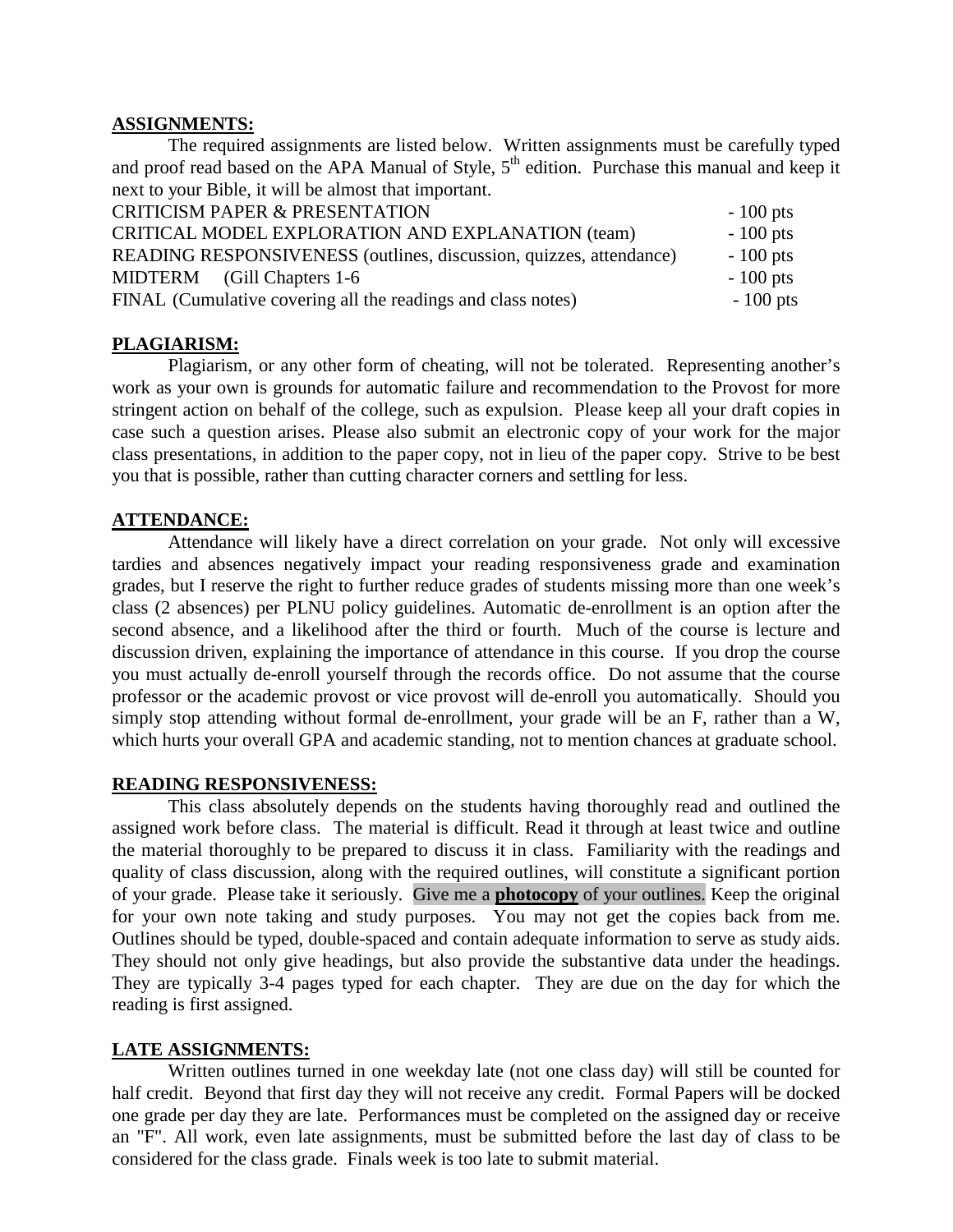## **CURRENT EVENT AWARENESS:**

Students will be required and expected to keep up with the daily news of local, national and international importance. Not only is this a hallmark of a well educated person, it is critically important in order to faithfully uphold one's citizenship responsibilities in a democracy. What good is the right to vote when votes are based on ignorance? It is not enough to simply know the big picture details. You should dig for opposing views and try to analyze issues at a deeper level. Expect quizzes to include questions on these current events. Especially, know your leaders. The reason for this is that we will explore rhetorical choices made by our leaders, celebrities, etc.

## **CRITICAL MODEL EXPLORATION AND EXPLANATION:**

In teams with up to two students each, select a rhetorical criticism approach, model or paradigm primarily from Foss' book. Research this critical approach carefully in the scholarly field, reading carefully at least 10-15 different articles discussing this approach. Then provide a clear and concise explanation of the material provided in Foss' textbook, adding in other important elements from your research. Review and explain important elements of the model, and the model as a whole, plus provide examples of how that model has been used to help to us understand some particular rhetorical phenomena. You may use the example provide in the Foss text for this. Submit a 10 page team report in APA  $5<sup>th</sup>$  ed style, focusing on the theoretical underpinnings, and explaining the critical elements of the model. Include a references cited list. The oral presentation needs to be no longer than 15 minutes with set up and take down time for tech, and should cover the chapter in sufficient detail for the class to be able to adequately answer exam questions on the material in the chapter (supplemented with their own reading of the chapters of course.) Sign up for a given presentation day, and be prepared that day.

## **FINAL PAPER: RHETORICAL CRITICISM**

**Purpose:** To apply a recognized model of criticism or analysis to an important rhetorical discourse or artifact. The paper should reflect the students understanding of both the discourse and the model but should concentrate on an analytical application of the model to the discourse. This should also draw heavily from literature in the discipline. All papers must be clearly proofed and error free. Poor grammar or syntax, especially the use of sentence fragments or runon sentences, could be grounds for failing a paper regardless of the quality of the content or analysis. All papers will be due on the first day of in class presentations for this assignment.

**Format:** Within 14 to 18 pages of text (APA style 5<sup>th</sup> ed., typed), provide a sound paper (intro, body, and conclusion) that clearly identifies

1. *A remarkable discourse* – (25%) - some communicative act important enough to justify your time analyzing it and the audience's time reviewing it. Explain what it is and why it is important. This can include but should not be limited to a speech, an advertising campaign, a social movement's rhetoric, a counter-movements response, a style of communication (particular forms of music, for example, rap, country western, . . .) a piece of historical literature (Luther's 95 Thesis, Jesus' cleansing of the temple or Sermon on the Mount, Hitler's Mein Kampf, the Declaration of Independence, the Magna Carta), a historical incident (protests such as the Boston Tea Party, L A Riots, the baseball strike), a current political act (Kansas's recent banning of any mention of "evolution" in their school curriculum), legislative action (treating crack cocaine offenders, often lower class, inner city minorities, as criminal scum, while merely slapping powder cocaine abusers wrists, perhaps because they are more often, better off, white, yuppie stock brokers or professional white collar workers.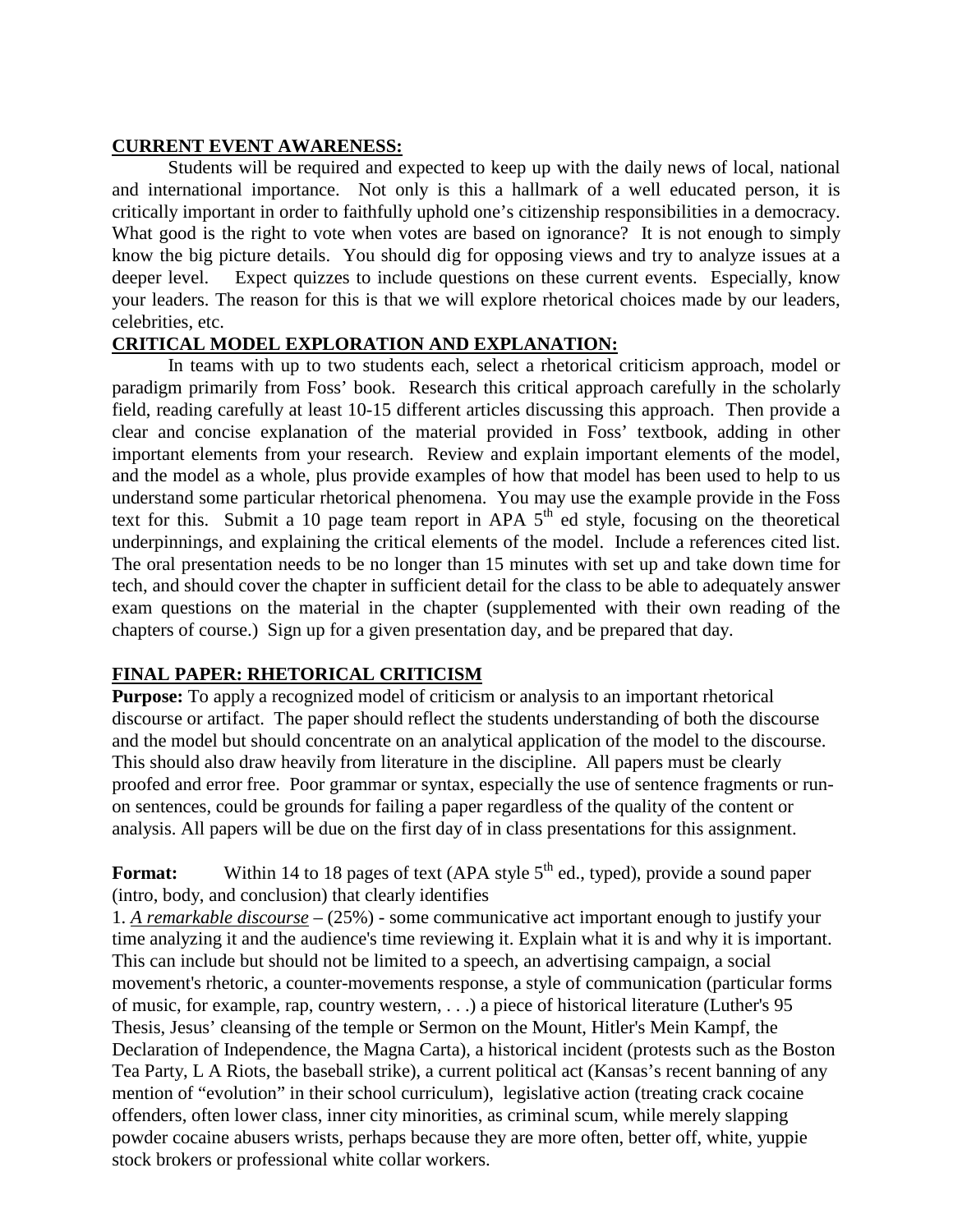2*. A scholarly model of criticism or analysis* – (25%) - Many such templates or analytical frames are mentioned in the books. Others can be found by reviewing communication journals at the library or conferring with me. The model typically provides some framework or standard by which a discourse can be analyzed. An example (albeit overused) is Kenneth Burke's Dramatistic Pentad, allowing the critic to view a particular discourse via the Dramatistic paradigm by reflecting from perspectives of concentrating on the agent, agency, audience, . . . or ratios of two or more of these elements. Many other analytical frameworks exist. Examples include philosophical perspectives (feminist, postmodernist . . .), Linguistic approaches (myth, oral tradition, deconstructionist), medium focuses (Marshal McLuhan, Neil Postman), Psychological figures (Freud, Skinner, Jung), political or persuasive theories (inoculation theory, cognitive dissonance, ingratiation), Rhetorical standbys (Plato, Socrates, Aristotle, Roman Canons, Quintilian's Good Man Theory) - or for the truly adventurous you can mix and match. You may use the same model you used in your first paper, and it would probably be smart to do so. You are not required to use that same model though.

3. *Apply the model (25%) to the discourse* and *provide your own analysis*, along with other researchers as to the legitimacy of the discourse based on the premise of your model. The bulk of the paper should be in this third section and should contribute new work not merely parrot old views. The model you chose should help provide structure and insight. For example, Burke's Pentad says we need to look at five elements. You too then can analyze your act in 5 parts, etc. Aristotle provides Ethos, Pathos and Logos. Consider those points as a framework.

4. *Provide Social Implications (25%) of what your analysis unfolded.* How are we different for knowing what you have revealed? Is it possible that realizing your information we should be compelled to take certain policy actions, or to change our value hierarchies as individuals or society as a whole.

**ORAL PRESENTATION** - prepare a 8-10 minute formal presentation of your paper. The presentation should be smooth, organized, and well delivered, not just read aloud. V.A.s OK. Limited note cards are allowed, but presentation should be nearly memorized. Reading it verbatim will impair the presentation and the grade. Practice, practice, practice. Know it so well that your explanation of it sounds conversational.

## **EXTRA CREDIT:**

Should any class member wish to complete the rhetorical criticism final paper early and polish up the presentation to tournament readiness, it can be delivered at an intercollegiate speech tournament for 25 extra credit points. That is about a half a grade boost or more. If the speech is well enough regarded by the critics that it receives an award, it may even earn more extra credit. It is a lot of points, but the assignment reflects a lot of work. The last opportunity to deliver this speech at a tournament in San Diego will be at the Grossmont Community College hosted Griffin Invitational Speech Tournament, Saturday, November 12th, 2009. I can verify the particular day once the Grossmont Invitation is mailed, but this should be accurate. There are may be one other opportunity later, on December  $4<sup>th</sup>$  or  $6<sup>th</sup>$  at Moorpark College in Ventura County, for which you would be responsible to find your own transportation and lodging if necessary. Let me know well in advance if you wish to go this route.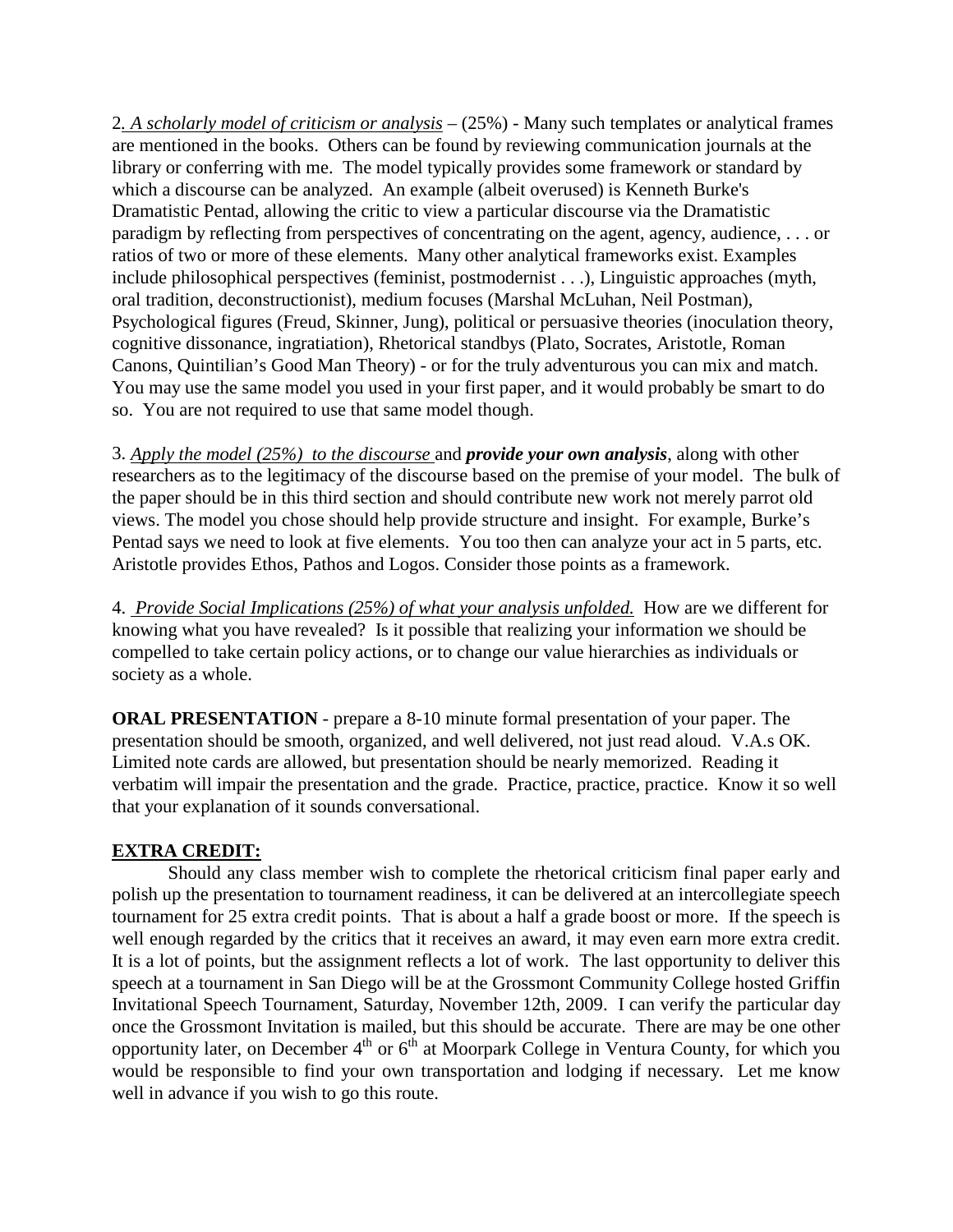## **ACADEMIC ACCOMMODATIONS**:

While all students are expected to meet the minimum academic standards for completion of this course as established by the instructor, students with disabilities may require academic accommodations. At Point Loma Nazarene University, students requesting academic accommodations must file documentation with the Disability Resource Center (DRC), located in the Bond Academic Center. Once the student files documentation, the Disability Resource Center will contact the student's instructors and provide written recommendations for reasonable and appropriate accommodations to meet the individual needs of the student. This policy assists the University in its commitment to full compliance with Section 504 of the Rehabilitation Act of 1973, the Americans with Disabilities (ADA) Act of 1990, and ADA Amendments Act of 2008, all of which prohibit discrimination against students with disabilities and guarantees all qualified students equal access to and benefits of PLNU programs and activities.